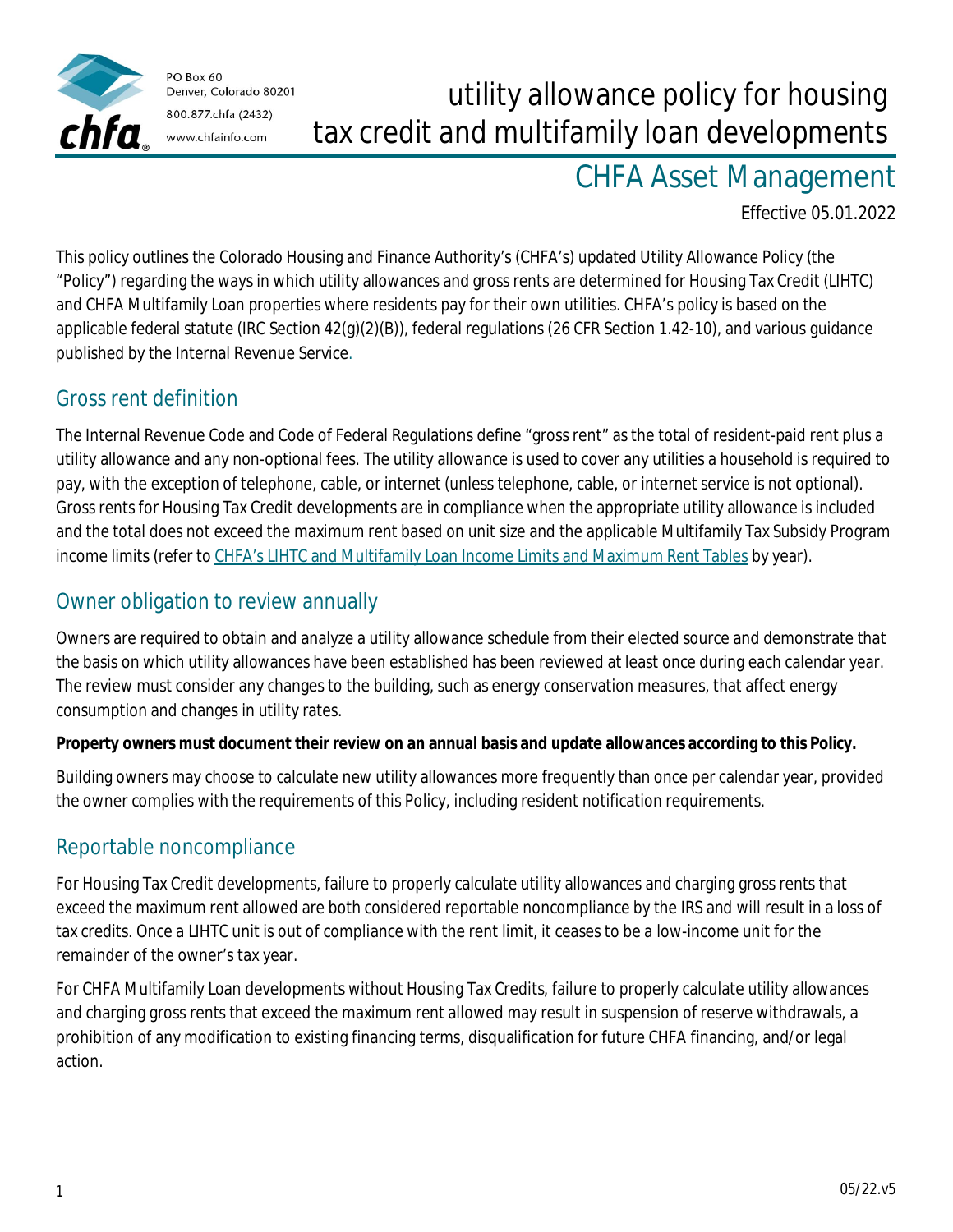#### Utility [allowance sources required by property type](#page-12-0)

| property type                                                                                                                                                                                                                   | utility allowance source                                                                                                                                                                                                                                                                       |
|---------------------------------------------------------------------------------------------------------------------------------------------------------------------------------------------------------------------------------|------------------------------------------------------------------------------------------------------------------------------------------------------------------------------------------------------------------------------------------------------------------------------------------------|
| Rural Housing Services (RHS) properties, or<br>any building in which any resident receives<br>Rural Housing rental assistance, operating in<br>combination with Housing Tax Credits and/or<br>a CHFA Multifamily Loan           | Use the project-specific utility allowances approved by<br>RHS (i.e., USDA Rural Development)                                                                                                                                                                                                  |
| HUD-regulated properties (including project-<br>based Section 8 and RAD conversions)<br>operating in combination with Housing Tax<br>Credits and/or a CHFA Multifamily Loan                                                     | Use the applicable utility allowance required by HUD                                                                                                                                                                                                                                           |
| All other properties:<br>Housing Tax Credit and/or CHFA Multifamily<br>Loan developments that are not assisted by<br><b>USDA Rural Development (Rural Housing</b><br>Services) or regulated by HUD (project-based<br>Section 8) | Utility allowances for rent restricted units may be<br>determined using one of the following options:<br>Applicable Public Housing Authority Schedule<br>1.<br><b>Actual Usage and Rate Estimate</b><br>2.<br>3.<br><b>HUD Utility Schedule Model</b><br><b>Energy Consumption Model</b><br>4. |

## Options for all other Housing Tax Credit and/or CHFA Multifamily Loan developments (i.e., not assisted by USDA or regulated by HUD)

Utility allowances for rent restricted units may be determined using one of the following options.

Click the links below for detailed information on each option.

**Option 1: Applicable Public Housing Authority (PHA) Schedule**

**[Option 2: Actual Usage and Rate Estimate](#page-5-0)**

**[Option 3: HUD Utility Schedule Model](#page-6-0)**

**[Option 4: Energy Consumption Model](#page-8-0)**

[Addendum: Additional Information fo](#page-10-0)r Options 2, 3, or 4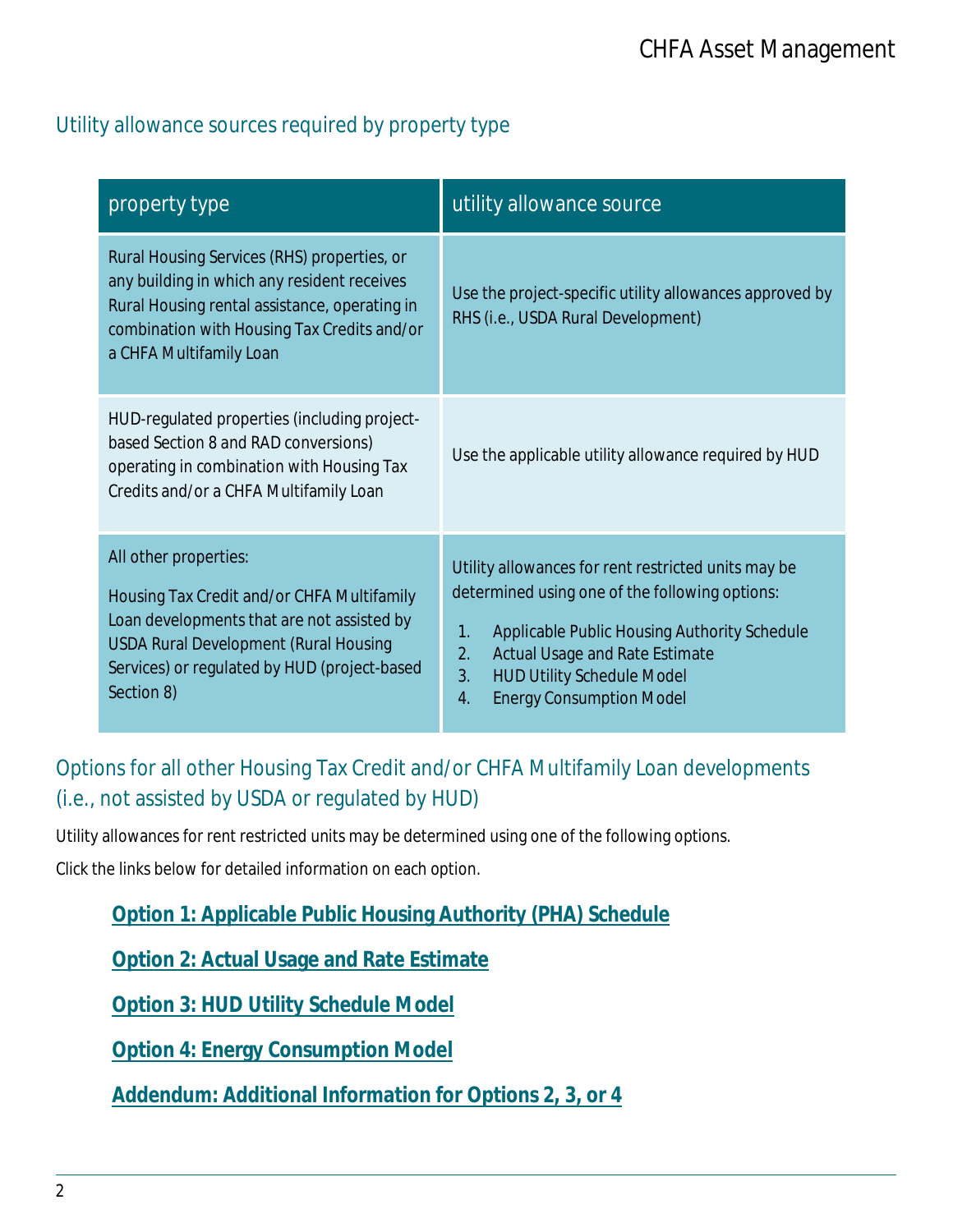### Households with HUD Section 8 tenant-based vouchers

For individual units assisted with HUD Section 8 tenant-based vouchers, owners must use the utility allowance schedule issued by the PHA that administers the specific household's voucher. For example, if the property use the local PHA schedule and the local PHA is not the voucher administrator for a particular unit, the administering PHA's utility allowance must be used to calculate gross rent and complete that unit's Tenant Income Certification (TIC), instead of the schedule applied to the property.

#### Utility allowance source changes

Changing from one utility allowance source to another source requires written approval by CHFA prior to implementation. Please contact your Program Compliance Officer (PCO) in writing for approval. The request must include the reasons for the change and an explanation of how it will impact residents.

### Changing to or from owner-paid utilities

Changing from owner-paid utilities to resident-paid utilities, and vice versa, requires written approval by CHFA prior to implementation. Please submit a written request to your PCO for approval. The request must include the reasons for the change and an explanation of how it will impact residents. Additional information, including a current consumption analysis, summary of outreach to residents and education efforts to reduce consumption, etc. may be required.

## Utility allowance updates (the 90-day period)

Under regulation 26 CFR §1.42-10(c), if the applicable utility allowance changes as part of the annual update, the new utility allowance must be used to calculate gross rents no sooner or later than 90 days **after** the change takes effect. This is referred to as the "90-day period." In other words, when the utility allowance changes, the owner must demonstrate that the new utility allowance was not implemented and used to calculate gross rents for existing LIHTC households until the first day immediately following the 90-day period.

The 90-day period begins on the effective date of the new utility allowance schedule (as defined below) and is applicable to all Housing Tax Credit and CHFA Multifamily Loan properties where residents are required to pay utilities. This requirement is applicable throughout the extended use period (as defined in in the development's LURA). As part of regular Housing Tax Credit and CHFA Multifamily Loan compliance reviews, Program Compliance Officers review utility allowance schedules and Tenant Income Certifications to ensure compliance with the 90-day period.

Exceptions – CHFA permits two exceptions to the 90-day period.

- When the utility allowances increase resulting in a required **decrease** in resident-paid rents Since a rent decrease benefits residents, any decrease in rent due to a change in utility allowance may be implemented before the end of the 90-day period. This exception does not apply to an increase in residentpaid rent.
- For new households who move into the development during the 90-day period, management may apply the new allowances on the move-in certification.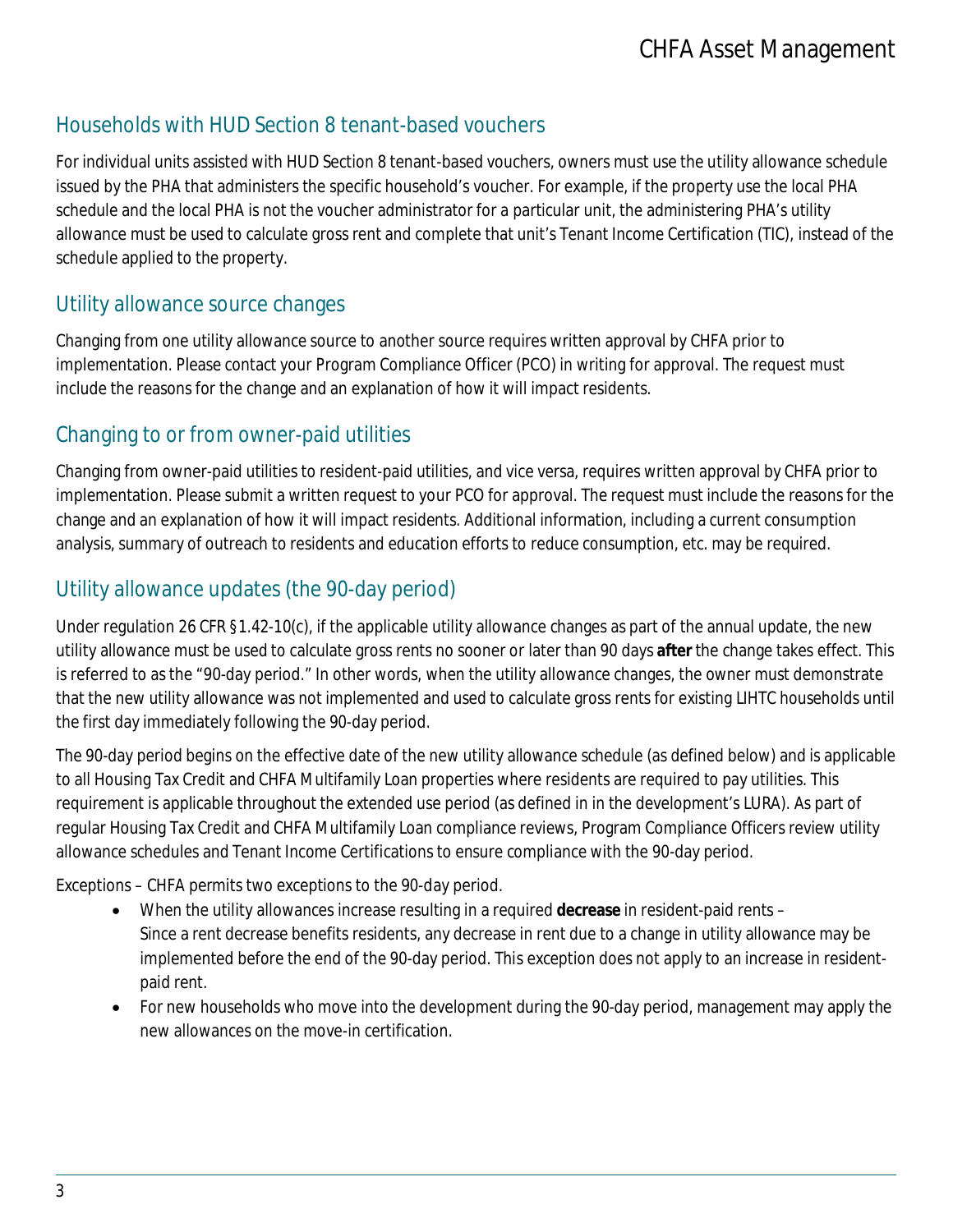### Implementation date

Except as noted above, updated utility allowances must be implemented on the first day following the 90-day period. For example, if the new utility allowance schedule effective date is January 1, 2022, new allowances must be implemented and used to calculate gross rent no sooner or later than April 1, 2022.

Please note: Gross rents are to be changed the first day of the month following the 90-day period. Therefore, 90 days may not be exact.

**Failure to implement updated utility allowances and adjust rents timely could cause gross rents to exceed the applicable maximum rent and lead to reportable noncompliance.**

#### New developments

**Owner's obligation to review annually**

To bring financial stability to a new project during the beginning of its operations, owners are not required to review or update utility allowances until the building has achieved 90 percent occupancy for a period of 90 consecutive days, or at the end of the first year of the credit period, whichever is earlier.

**Utility allowance sources permitted during Housing Tax Credit application process**

New developments applying for Housing Tax Credits that are not assisted by Rural Development or regulated by HUD must rely on utility allowances from one of the following three sources: Applicable Public Housing Authority, HUD Utility Schedule Model, or Energy Consumption Model. Requests to change to an Actual Usage and Rate Estimate may be submitted to the assigned PCO after one year of occupancy, when 12 months of actual usage data are available.

Applicants relying on the HUD Utility Schedule Model or the Energy Consumption Model:

- Must submit a request for preliminary approval, including all required documents and fees outlined in this policy, to CHFA's Multifamily Program Compliance department at least 45 days prior to the Housing Tax Credit application submission date.
- If the Housing Tax Credit application is approved, the owner must submit an updated request for final approval, including all required documents and fees outlined in this policy, to CHFA's Multifamily Program Compliance department between 30 and 60 days before the property begins leasing.

#### Excluded utilities

Cable or satellite television, telephone, and internet costs that are optional are not included in utility allowance calculations.

Subject to the sub-metering discussion below, only utility costs paid by the resident(s) (other than the optional utilities noted above) and not by the owner are included in the utility allowance calculation.

#### Sub-metering

If the cost of a particular utility for a residential unit is paid pursuant to an actual consumption sub-metering arrangement, then that cost is treated as being paid directly by the household and not through the building owner. For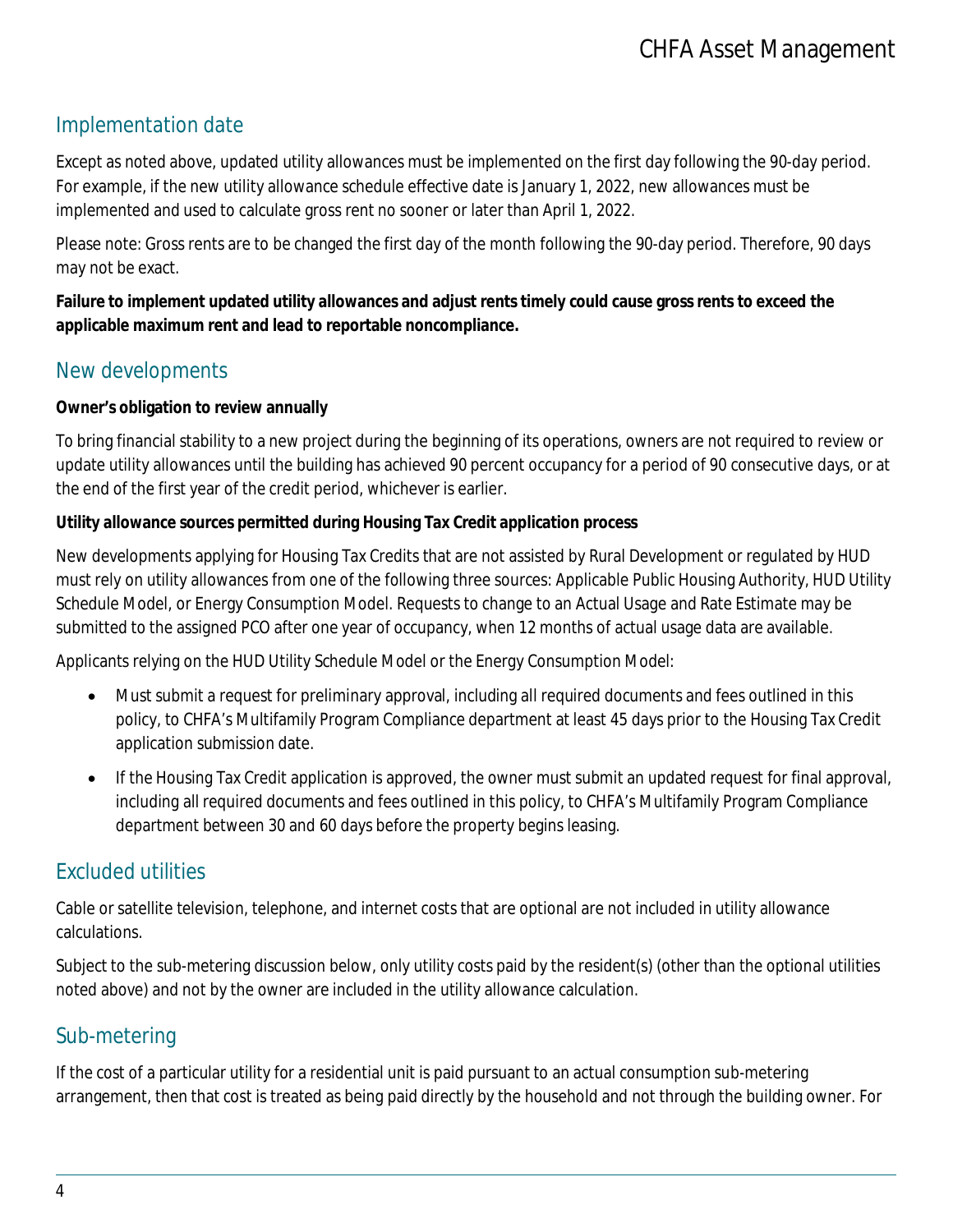RHS-assisted buildings, HUD-regulated buildings, and rent-restricted units in other buildings occupied by tenants receiving HUD rental assistance, the applicable RHS or HUD rules apply. For all other households in rent-restricted units, or to the extent that no RHS or HUD rules govern pursuant to the foregoing sentence, the following requirements apply.

- 1. The billed amount must reflect the unit's actual consumption of the utility;
- 2. The utility rates charged to residents in each sub-metered rent-restricted unit must be limited to the utility company rates incurred by the building owner for that utility;
- 3. If building owner charges residents a fee for the administrative cost of sub-metering, the fee will not be considered gross rent as long as the fee does not exceed an aggregate amount per unit of \$5.00 per month; and
- 4. If sewerage charges are on a combined water and sewerage bill and are based on the household's actual water consumption determined with a sub-metering system, then the household's sewerage costs are treated as paid directly by the tenants for purposes of the utility allowances regulations.

#### Ratio utility billing system (RUBS)

A RUBS is a system in which the owner pays for the property's utilities and bills each household for their estimated portion of the cost. The estimate of each unit's monthly consumption is made using a formula based on number of household members, unit square footage, etc. While IRS regulations do not prohibit the use of RUBS for Housing Tax Credit properties, the owner must include the actual monthly amount charged to the household as a non-optional fee to calculate gross rent. In other words, an owner using a RUBS may not use a utility allowance to calculate gross rent.

#### Record retention requirements

The property owner is responsible for the accuracy of all data submitted and is responsible for ensuring their Housing Tax Credit properties remain in compliance with all Section 42 requirements. The owner must retain any utility consumption estimates and supporting data as part of the taxpayer's records. At all times, a current utility allowance must be available for review and inspection per the record retention requirements.

#### Resources and references

- 26 CFR § 1.42-10: Treasury regulation regarding utility allowances
- IRS 8823 Audit Technique Guide, Chapter 18: Detailed guidance re utility allowance options
- Internal Revenue Bulletin 2016-12: Summarizes final and temporary regulations amending LIHTC utility allowance regulations
- Internal Revenue Bulletin 2009-44: Clarification regarding sub-metering
- 26 USC § 267(b) and 707(b): Internal Revenue Code restriction on relationship between property owner and Qualified Professional engaged to complete Energy Consumption Model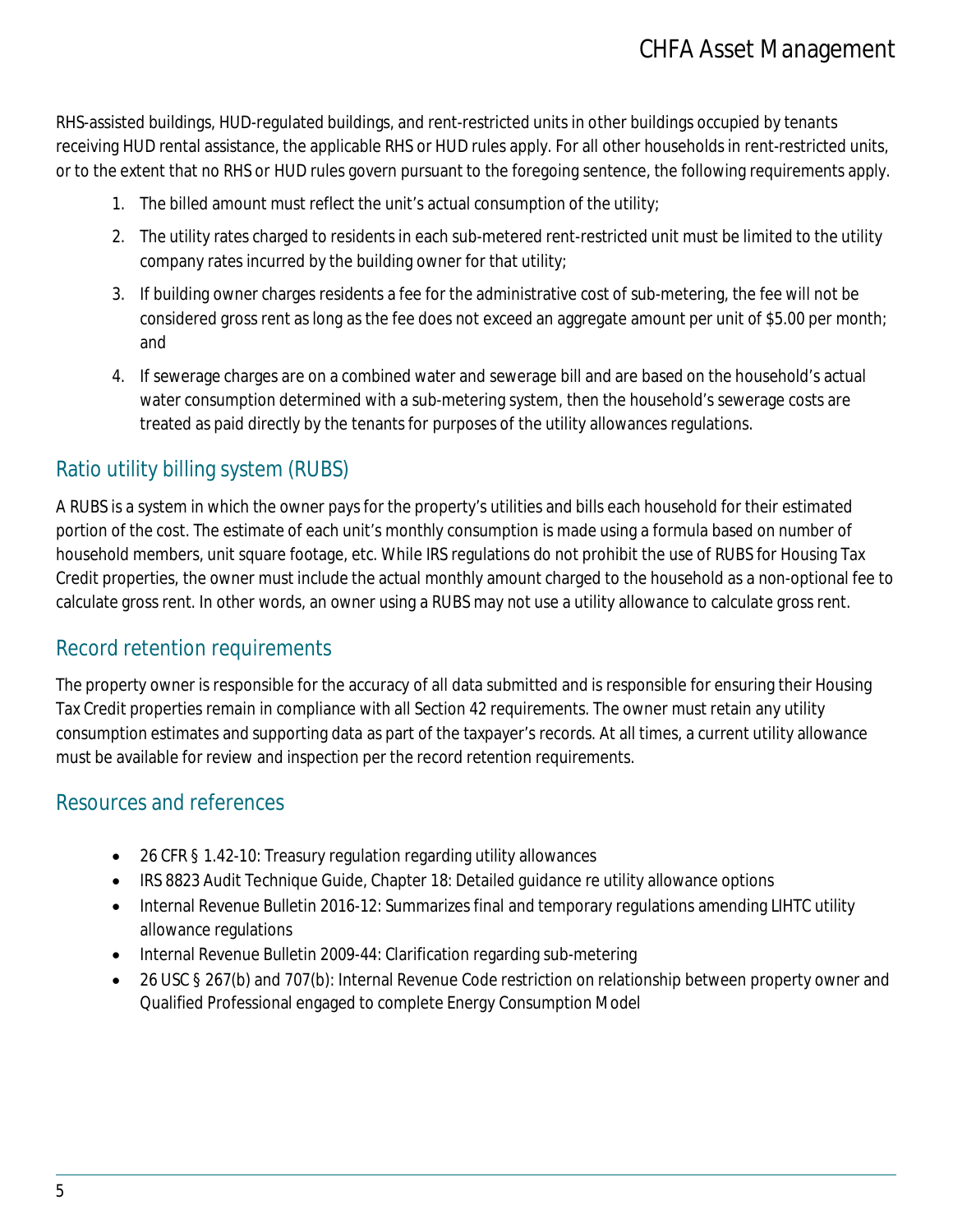## Option 1: Public Housing Authority (PHA) Schedule

<span id="page-5-0"></span>

| Source information           | Owners using this option must obtain the applicable utility allowance schedule published by the PHA serving the jurisdiction where the<br>property is located.<br>As of May 1, 2022, CHFA considers the Colorado Department of Local Affairs-Division of Housing (DOLA) schedule to be an applicable<br>PHA schedule for all counties in Colorado. Owners using the DOLA schedule are no longer required to demonstrate whether the<br>schedule has been adopted by the local PHA.                                                                                                                                                                                        |
|------------------------------|---------------------------------------------------------------------------------------------------------------------------------------------------------------------------------------------------------------------------------------------------------------------------------------------------------------------------------------------------------------------------------------------------------------------------------------------------------------------------------------------------------------------------------------------------------------------------------------------------------------------------------------------------------------------------|
| Effective date               | The date listed on the utility allowance schedule.<br>If a utility allowance schedule indicates January 2022, the effective date is January 1, 2022.<br>$\bullet$<br>In cases where the PHA publishes the schedule before its listed effective date, the owner may begin the 90-day period on the<br>$\bullet$<br>publish date.<br>In cases where the PHA delays publishing a new schedule until after its listed effective date, the owner will begin the 90-day<br>$\bullet$<br>period when the PHA makes the new schedule available.<br>For CHFA compliance reviews, the owner should keep a record of the date when the PHA made the schedule available.<br>$\bullet$ |
| <b>Resident notification</b> | Resident notification during the 90-day period is not required for the PHA schedule.                                                                                                                                                                                                                                                                                                                                                                                                                                                                                                                                                                                      |
| CHFA review and<br>approval  | CHFA approval of the annual update is not required for the PHA schedule.                                                                                                                                                                                                                                                                                                                                                                                                                                                                                                                                                                                                  |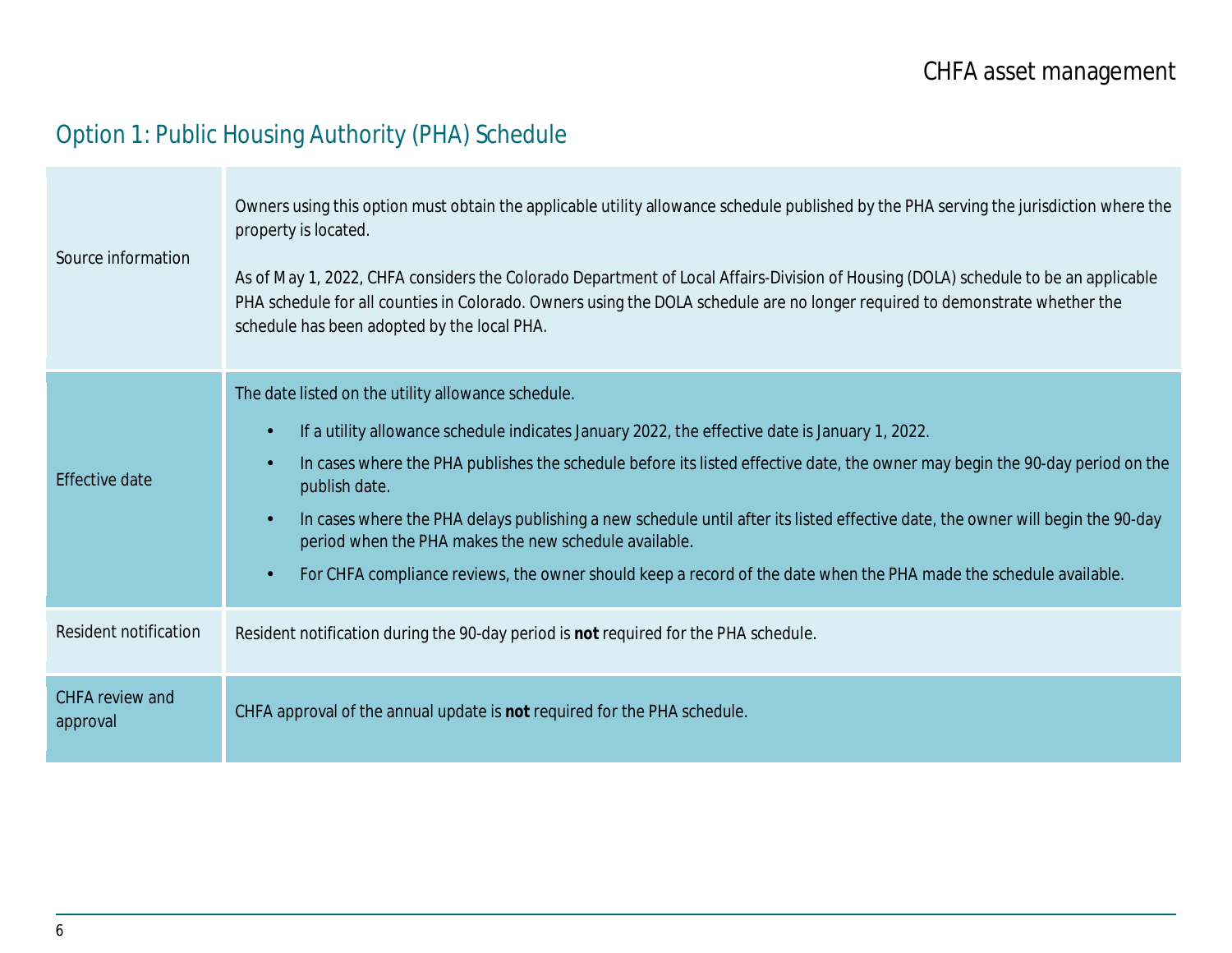## Option 2: Actual Usage and Rate Estimate

<span id="page-6-0"></span>

| Source information                                                               | This utility allowance estimate is based on property-specific historical consumption data provided by the local utility company and<br>current utility rates. While the federal regulation calls for the state housing credit agency to prepare the utility allowance estimate<br>under this option, CHFA has delegated responsibility to prepare the estimate to the owner.                                                                                                                                             |
|----------------------------------------------------------------------------------|--------------------------------------------------------------------------------------------------------------------------------------------------------------------------------------------------------------------------------------------------------------------------------------------------------------------------------------------------------------------------------------------------------------------------------------------------------------------------------------------------------------------------|
| <b>Effective date</b>                                                            | The date when the building owner received the building's 12-month consumption data in writing from the utility company.                                                                                                                                                                                                                                                                                                                                                                                                  |
| <b>Resident notification</b>                                                     | When Actual Usage and Rate Estimate utility allowances change, the owner is required to make the new allowances available to all<br>residents at the beginning of the 90-day period. Owners may make new allowances available by posting the new schedule in a<br>common area or by delivering them to each household in person or by mail.                                                                                                                                                                              |
| CHFA review and<br>approval                                                      | Required annually. When requesting CHFA's approval, the owner must submit documentation in writing to the PCO. Allow 14<br>business days for review and approval.                                                                                                                                                                                                                                                                                                                                                        |
| Documentation and<br>fee to submit with<br>annual review and<br>approval request | Owner Certification of Utility Allowance Estimates<br>Actual usage data<br>Utility company documentation of current rates<br>Calculation spreadsheet<br>Review/processing fee: \$125.00                                                                                                                                                                                                                                                                                                                                  |
| Calculation<br>requirements                                                      | Owner must obtain actual usage data and current utility rates from the applicable local utility provider(s) for the building.<br>$\bullet$<br>Usage data must cover a 12-month period ending no earlier than 60 days prior to the date when the owner received the data<br>from the utility company (i.e., the new schedule's effective date). Refer to sample timeline in the Addendum.<br>Usage data must include only units that were continuously occupied during the 12-month period (i.e., for at least 50 weeks). |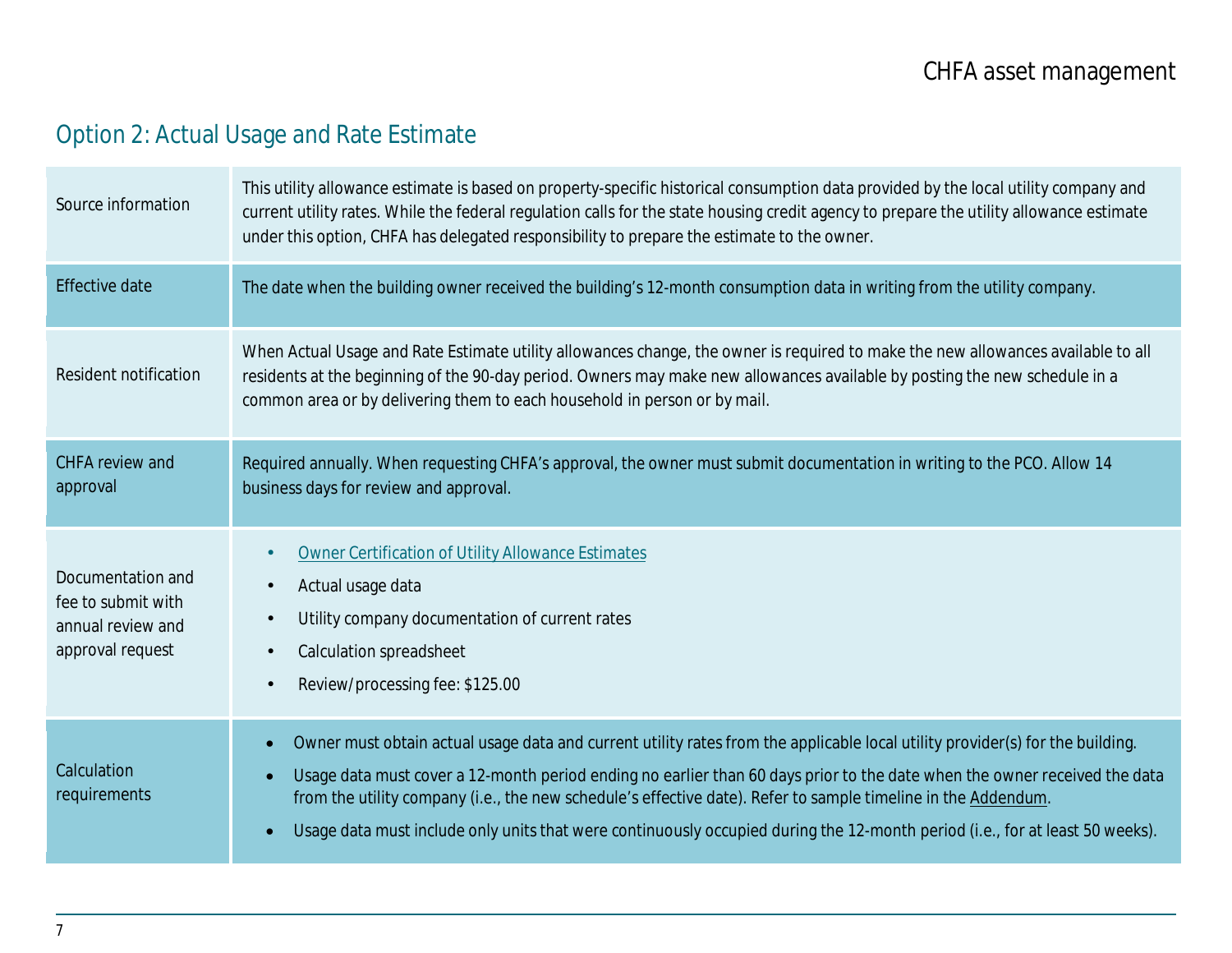|                  | Data is required for at least 25 units, representing each bedroom size and geographically dispersed across the property, or for<br>all units if the property has fewer than 25 units.                                                                                                                                             |
|------------------|-----------------------------------------------------------------------------------------------------------------------------------------------------------------------------------------------------------------------------------------------------------------------------------------------------------------------------------|
|                  | The owner must itemize the monthly usage by unit into a spreadsheet, including building address, unit number, bedroom size,<br>and square footage. Once average usage by unit size is calculated, the owner must apply current utility rates to the average<br>consumption to determine the utility allowance for each unit size. |
|                  | The utility rates used to compute the estimates must be the rates in place no more than 60 days prior to the date when the<br>owner received the data from the utility company (i.e., the new schedule's effective date).                                                                                                         |
| Costs            | The owner must pay for all costs incurred in obtaining utility allowance estimates and providing notification to both CHFA and<br>building residents. This cost cannot be passed onto the residents.                                                                                                                              |
| New developments | Newly constructed or renovated buildings with less than 12 months of usage data must wait until 12 months of actual data are<br>available before using the Actual Usage and Rate Estimate option.                                                                                                                                 |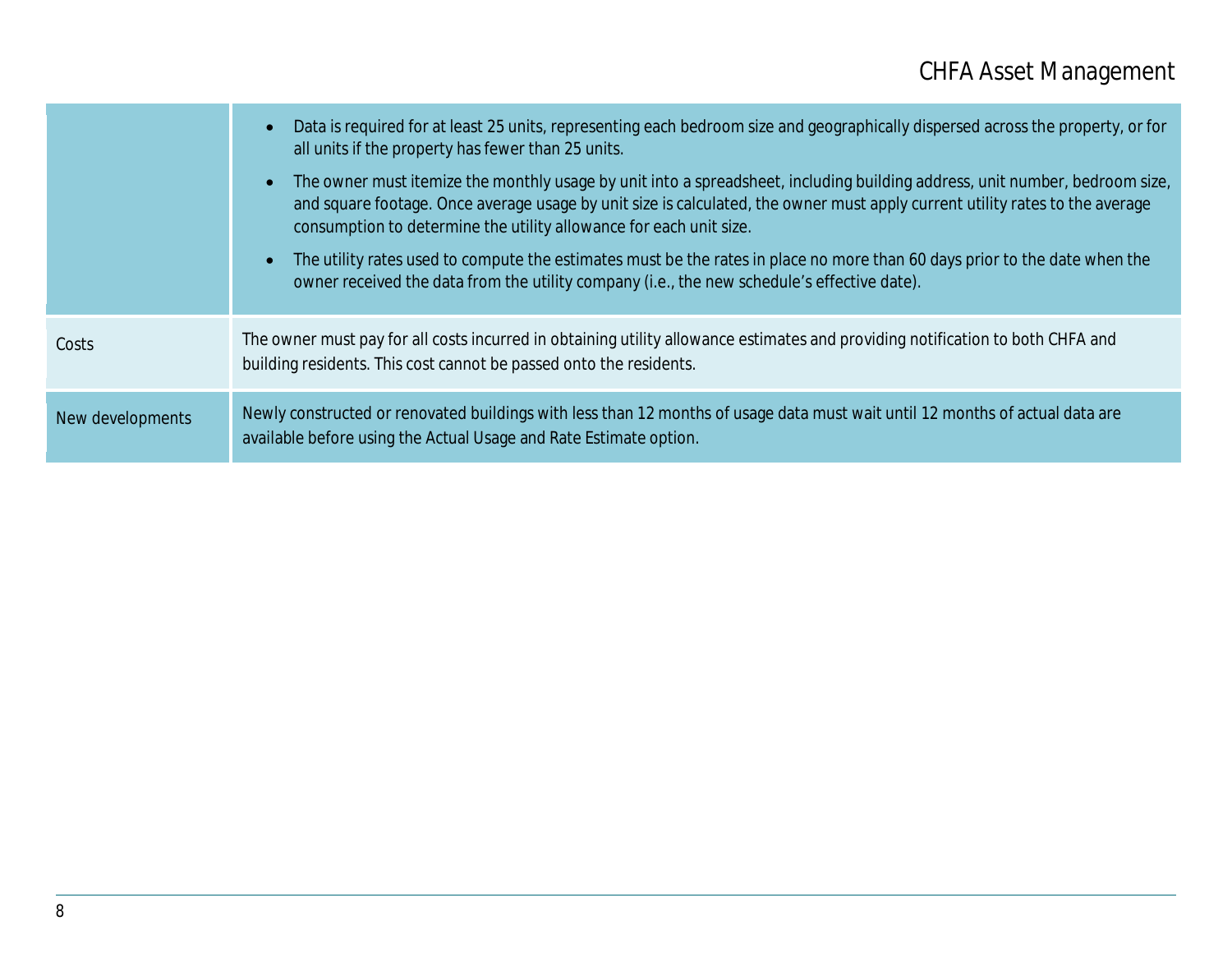## Option 3: HUD Utility Schedule Model

<span id="page-8-0"></span>

| Source information                                                               | HUD Utility Schedule Model (HUSM) estimates are based on national data on energy characteristics of housing, usage, and<br>demographics, on local weather data, and on local utility rates and property-specific information entered by the owner into the<br>model. Information regarding this model can be found at: www.huduser.gov/portal/resources/utilallowance.html. |
|----------------------------------------------------------------------------------|-----------------------------------------------------------------------------------------------------------------------------------------------------------------------------------------------------------------------------------------------------------------------------------------------------------------------------------------------------------------------------|
| <b>Effective date</b>                                                            | The date entered as the "Form Date" on the Location spreadsheet of the Utility Schedule Model. The same effective date will also be<br>reflected on the Form 52667, Allowances for Tenant-furnished Utilities and Other Services.                                                                                                                                           |
| <b>Resident notification</b>                                                     | When HUSM allowances change, the owner is required to make the new allowances available to all residents at the beginning of the<br>90-day period. Owners may make new allowances available by posting the new schedule in a common area or by delivering them to<br>each household in person or by mail.                                                                   |
| CHFA review and<br>approval                                                      | Required annually. When requesting CHFA's approval, the owner must submit documentation in writing to the PCO. Allow 14<br>business days for review and approval.                                                                                                                                                                                                           |
| Documentation and fee<br>to submit with annual<br>review and approval<br>request | Owner Certification of Utility Allowance Estimates<br>HUD Utility Schedule Model report (complete version), including Form 52667<br>$\bullet$<br>Utility company documentation of current rates<br>Review/processing fee: \$2.00 per low-income unit (with a minimum fee of \$50.00)                                                                                        |
| Calculation<br>requirements                                                      | The utility rates entered by the owner into the HUSM must be no older than the rates in place 60 days prior to new schedule's<br>effective date.                                                                                                                                                                                                                            |
| Costs                                                                            | The owner must pay for all costs incurred in obtaining utility allowance estimates and providing notification to both CHFA and<br>building residents. This cost cannot be passed onto the residents.                                                                                                                                                                        |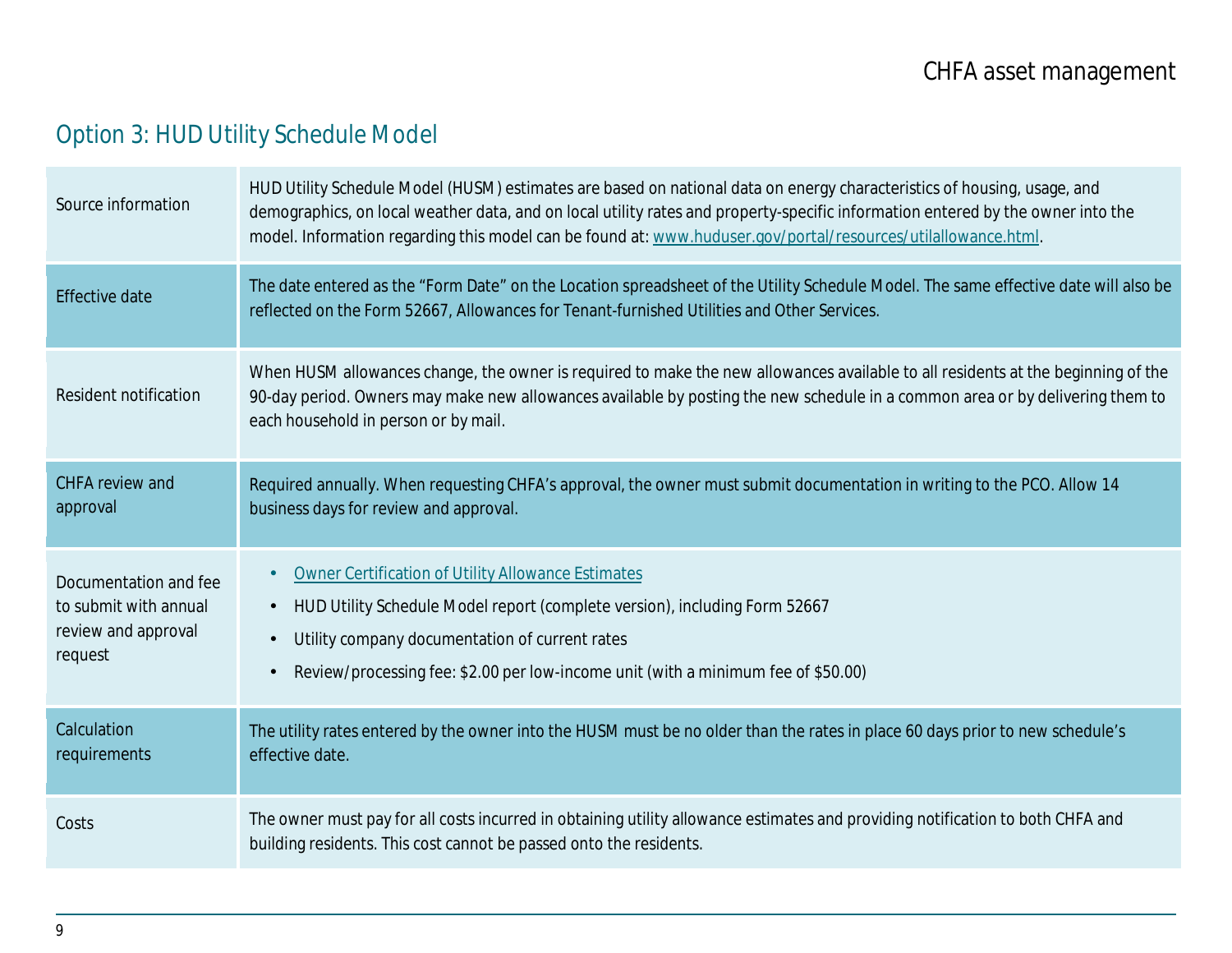|                  | Housing Tax applicants must submit a request for preliminary approval, including all required documents and fees at least 45 days  |  |
|------------------|------------------------------------------------------------------------------------------------------------------------------------|--|
| New developments | prior to the LIHTC application submission date. If the LIHTC application is approved, the owner must submit an updated request for |  |
|                  | final approval, including all required documents and fees, between 30 and 60 days before the property begins leasing.              |  |
|                  |                                                                                                                                    |  |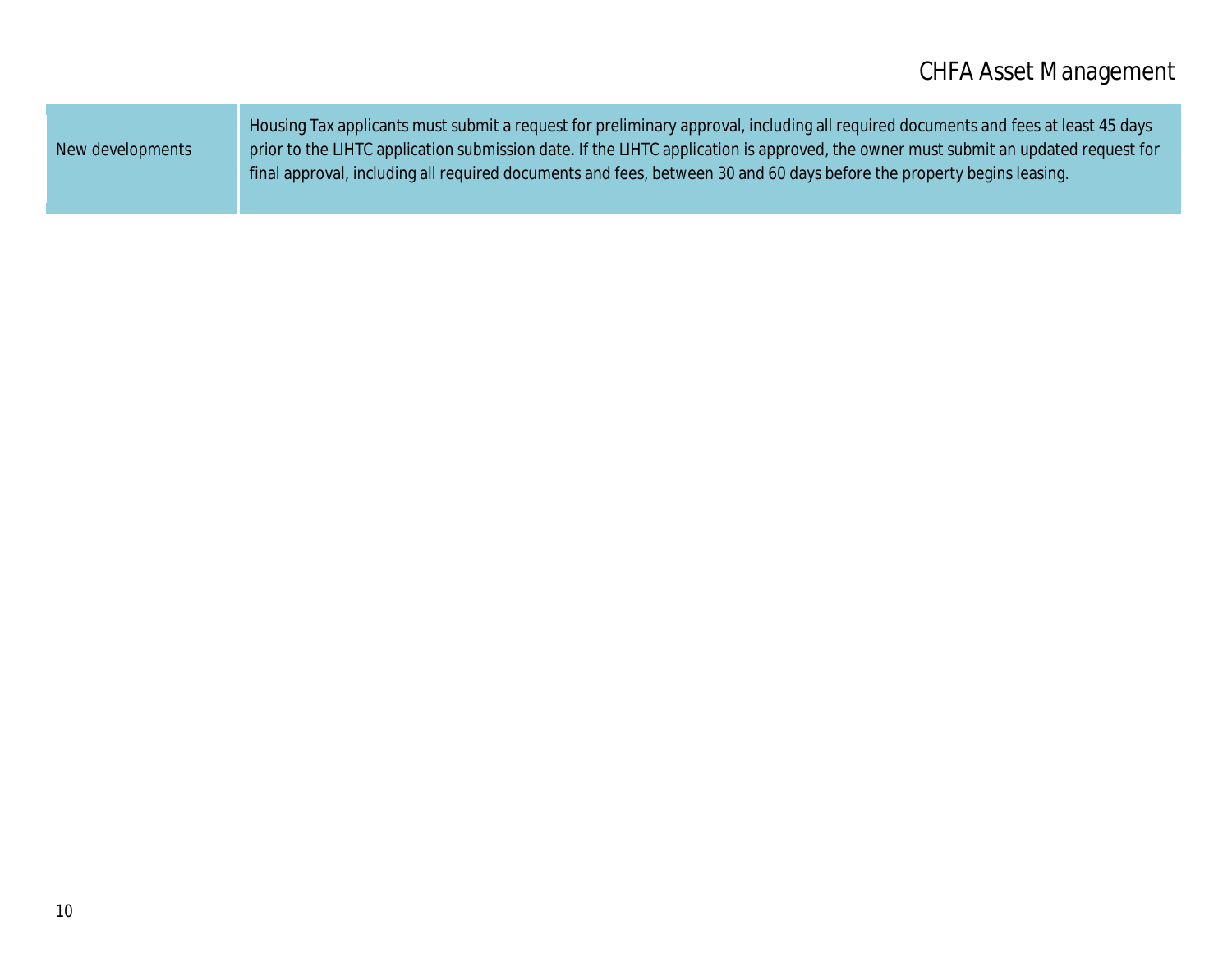## Option 4: Energy Consumption Model

<span id="page-10-0"></span>

| Source information                                                               | Under 26 CFR § 1.42-10(b)(4)(ii)(E), a building owner may calculate a utility allowance using an energy and water and sewage<br>consumption analysis model (Energy Consumption Model).                                                                                                                                                                                                                                                                                                                                                                               |
|----------------------------------------------------------------------------------|----------------------------------------------------------------------------------------------------------------------------------------------------------------------------------------------------------------------------------------------------------------------------------------------------------------------------------------------------------------------------------------------------------------------------------------------------------------------------------------------------------------------------------------------------------------------|
| <b>Effective date</b>                                                            | The date of the engineer's Energy Consumption Model report, if the report is dated the first day of the month. If the report date is<br>different than the first day of the month, the first day of the following month will be used as the effective date.<br>Example: Energy Consumption Model report is dated November 5, 2022. December 1, 2022, is the effective date of the new utility<br>allowance schedule as well as the first day of the 90-day period. Any changes to utility allowances and resident-paid rent will be<br>implemented on March 1, 2023. |
| Resident notification                                                            | When Energy Consumption Model allowances change, the owner is required to make the new allowances available to all residents at<br>the beginning of the 90-day period. Owners may make new allowances available by posting the new schedule in a common area or by<br>delivering them to each household in person or by mail.                                                                                                                                                                                                                                        |
| CHFA review and<br>approval                                                      | Required annually. When requesting CHFA's approval, the owner must submit documentation in writing to the PCO. Allow 14<br>business days for review and approval.                                                                                                                                                                                                                                                                                                                                                                                                    |
| Documentation and<br>fee to submit with<br>annual review and<br>approval request | Owner Certification of Utility Allowance Estimates<br>$\bullet$<br>Energy Consumption Model report (complete version)<br>Utility company documentation of current rates<br><b>Engineer's Certification</b><br>Copy of the engineer's license<br>$\bullet$<br>Review/processing fee: \$2.00 per low-income unit (with a minimum fee of \$50.00)<br>$\bullet$                                                                                                                                                                                                          |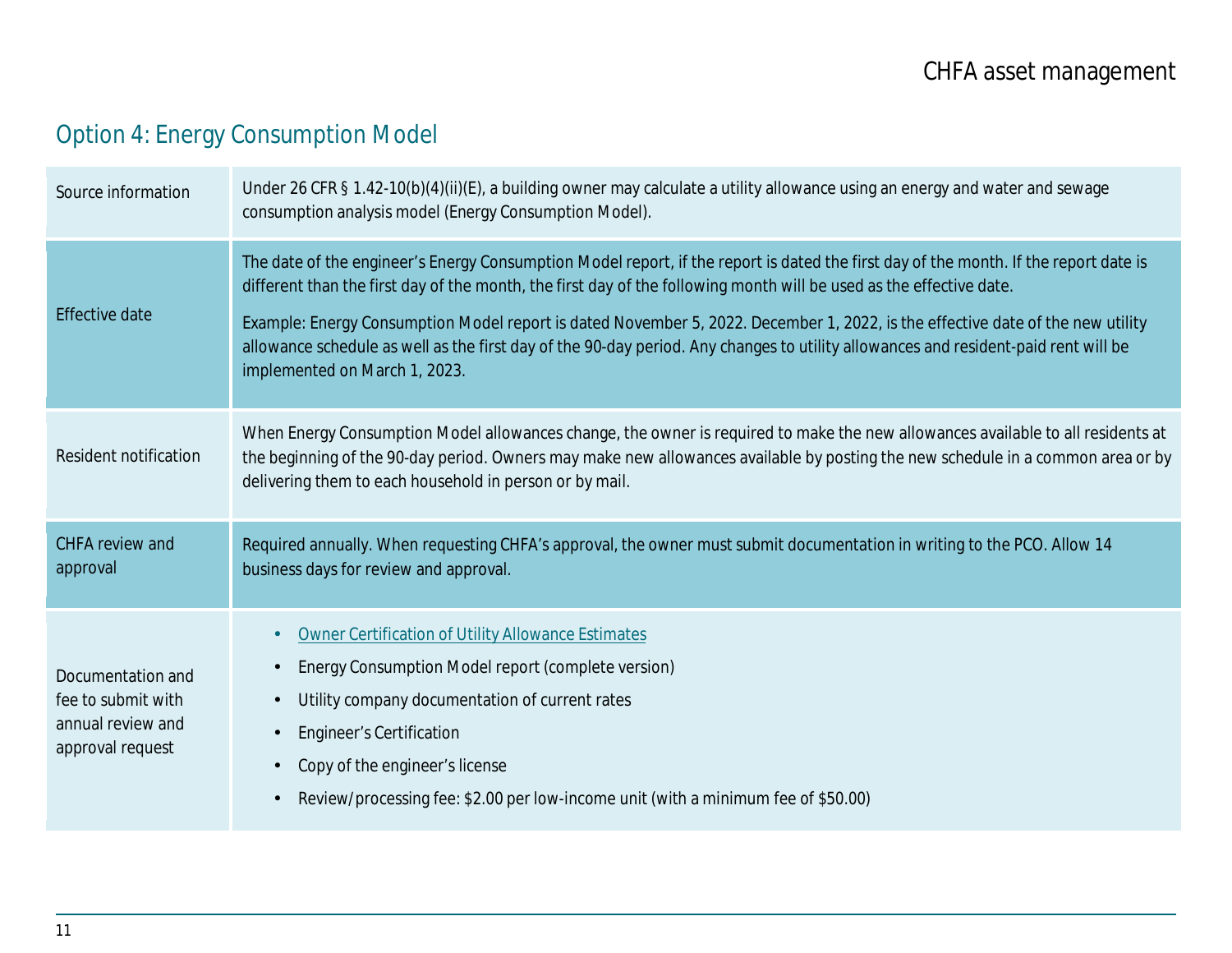| Calculation<br>requirements | The model must, at a minimum, take into account specific factors including, but not limited to: unit size, building orientation,<br>design and materials, mechanical systems, appliances, characteristics of the building, location, and available historical data.<br>The model estimates must be prepared by a properly licensed engineer. Models prepared by a "qualified professional" are<br>not permitted by CHFA.<br>The utility rates used for the Energy Consumption Model must be no older than the rates in place 60 days prior to new<br>schedule's effective date. |
|-----------------------------|---------------------------------------------------------------------------------------------------------------------------------------------------------------------------------------------------------------------------------------------------------------------------------------------------------------------------------------------------------------------------------------------------------------------------------------------------------------------------------------------------------------------------------------------------------------------------------|
| Costs                       | The owner must pay for all costs incurred in obtaining utility allowance estimates and providing notification to both CHFA and<br>building residents. This cost cannot be passed onto the residents.                                                                                                                                                                                                                                                                                                                                                                            |
| New developments            | Housing Tax Credit applicants must submit a request for preliminary approval, including all required documents and fees at least 45<br>days prior to the LIHTC application submission date. If the LIHTC application is approved, the owner must submit an updated request<br>for final approval, including all required documents and fees, between 30 and 60 days before the property begins leasing.                                                                                                                                                                         |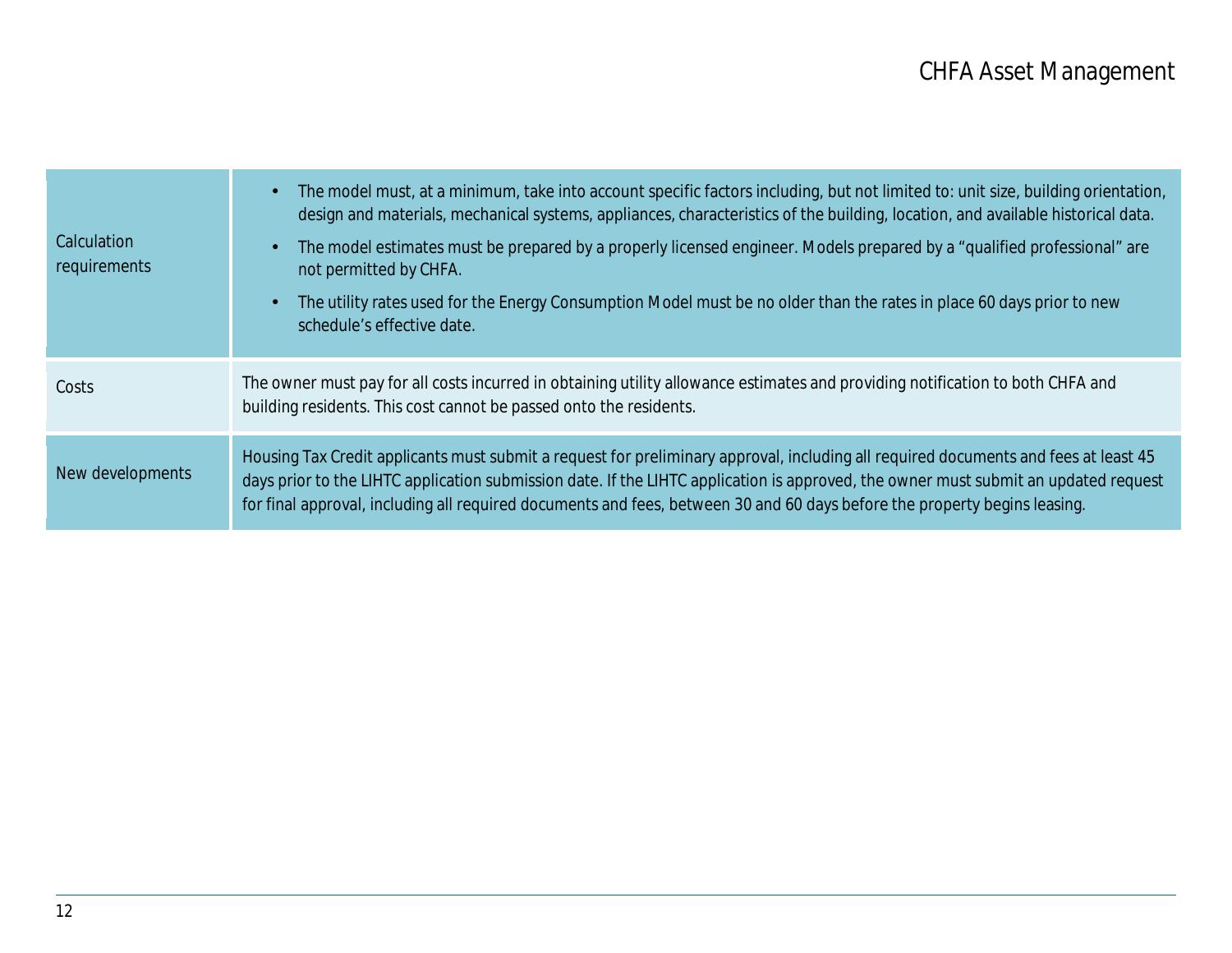## <span id="page-12-0"></span>Addendum: Additional information for Options 2, 3, or 4

#### When to begin your data collection process

To comply with data collection and resident notification requirements, it is recommended to begin the data collection and/or model preparation process at least 30 to 60 days prior to your annual utility allowance schedule effective date.

Sample timeline for data collection, resident notification, and CHFA approval

| utility allowance schedule effective date: june 1, 2022                  |                                                                                                                                                                                                                                                                                                                                                                                                                                                                                                                                                         |
|--------------------------------------------------------------------------|---------------------------------------------------------------------------------------------------------------------------------------------------------------------------------------------------------------------------------------------------------------------------------------------------------------------------------------------------------------------------------------------------------------------------------------------------------------------------------------------------------------------------------------------------------|
| April 1, 2022 - May 31,<br>2022                                          | Option 2: Begin obtaining utility data covering the previous 12-<br>months (e.g., April 1, 2021, through March 31, 2022).<br>Options 3 & 4: Begin preparing the HUSM or EC model.<br>Calculate new utility allowances.<br>Submit request to review new allowances to CHFA PCO.<br>CHFA notifies owner of review completion, generally within 14<br>business days of receipt of a complete request.<br>Note: usage data and utility rates used to compute new<br>allowances must be no older than 60 days prior to the new<br>schedule's effective date. |
| June 1, 2022 -<br>August 31, 2022<br>(approximately 90 calendar<br>days) | Owner notifies all residents of new utility allowances (the 90-day<br>period).                                                                                                                                                                                                                                                                                                                                                                                                                                                                          |
| June 1, 2022                                                             | Effective date of the new utility allowance schedule<br>(see effective date definitions in policy)                                                                                                                                                                                                                                                                                                                                                                                                                                                      |
| September 1, 2022                                                        | Owner implements new utility allowances.                                                                                                                                                                                                                                                                                                                                                                                                                                                                                                                |
| Each April 1 in subsequent<br>years                                      | Utility allowance schedule must be reviewed by the owner.                                                                                                                                                                                                                                                                                                                                                                                                                                                                                               |